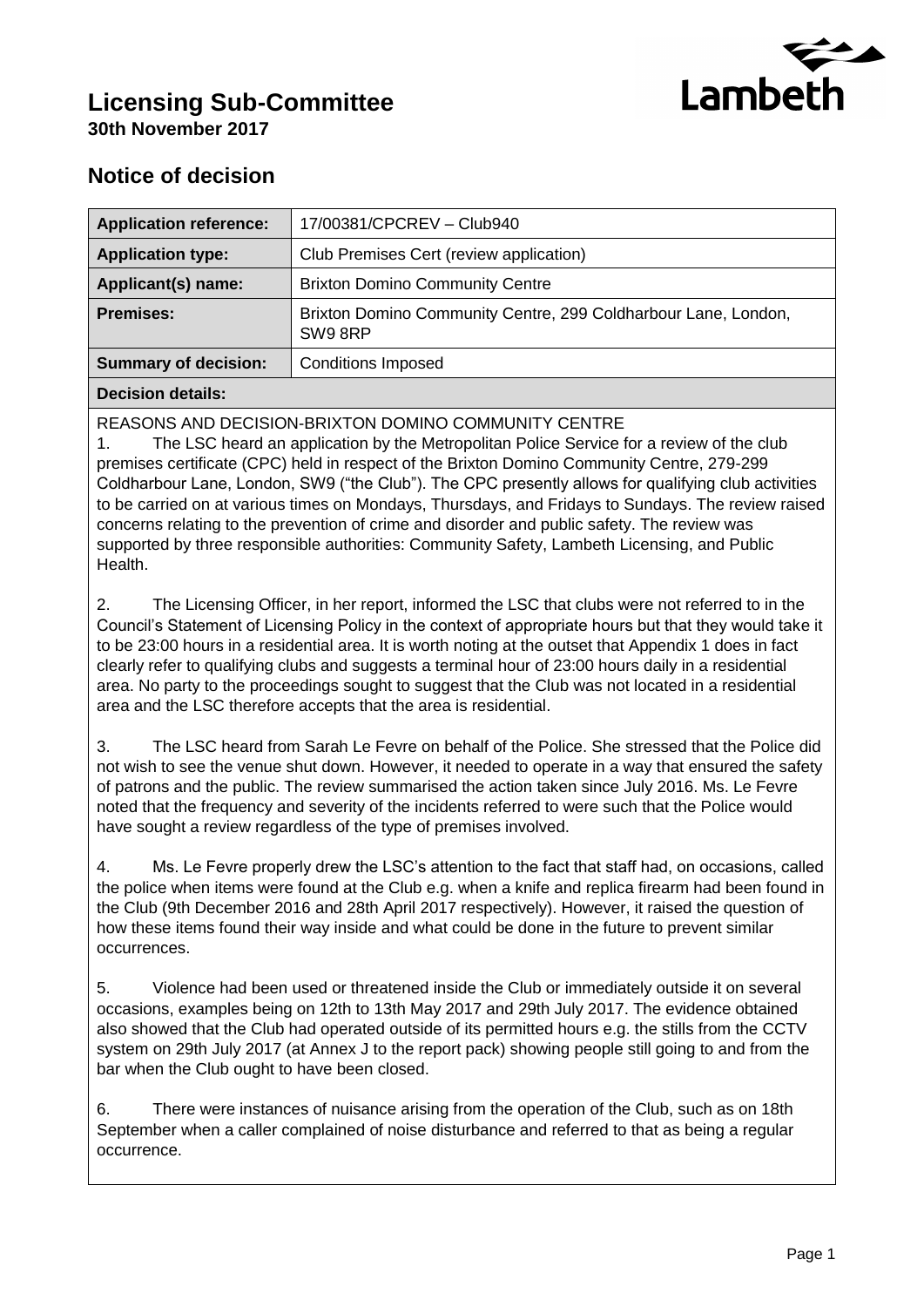7. Some of the incidents indicated difficulties that the Police had encountered in investigating the alleged offences, such as on 27th August 2016 (a stabbing) or 29th July 2017 (an armed robbery inside the Club). The CCTV system's retention period certainly appeared to be a matter that affected the Police's ability to investigate offences.

8. Ms. Le Fevre drew the LSC's attention to the fact that the most serious incidents seemed to occur in the later hours, which was why Annex B to the report pack set out proposed conditions to help mitigate such concerns. Ms. Le Fevre urged the LSC to consider what hours might be appropriate for this venue and what conditions might be appropriate in order to ensure that those attending the Club were members and their bona fide guests.

9. The Police officer was asked to clarify what was meant by the 'nightclub' style of operation and whether there was a distinction between that and a private party. Sgt. Smith and Ms. Le Fevre explained that what the CCTV stills at Pages 208 to 216 and the footage itself showed was a steady flow of people to and from the bar, with the vast majority of people dancing. It suggested that people could simply enter off the street and purchase alcohol. There was some evidence of dominies being played but that was very much the minority activity. Nobody from the Club's management had suggested that there was a private party on this or any other occasion.

10. Members queried whether there was any indication of how entry and egress was being managed, such as by requiring people to sign in. Ms. Le Fevre explained that there was no evidence.

11. The Police were asked to express their views on the conditions proposed at Pages 68-71 and the commitments given by the Club in relation to those. Ms. Le Fevre told the LSC that there was a clear willingness by the management to engage but that there was little actual action e.g. the Club had expressed willingness to upgrade the CCTV but subject to the Police paying for it. Similarly, in relation to Club Scan the Club's position was that it could not afford to pay for it. The Police took the view that the CCTV system was currently inadequate in that the retention period was too short or it did not cover all the areas it needed to and this hindered their ability to investigate offences. Sgt. Smith also pointed out that this hindered the Club as well, since it would not be able to rely upon it to disprove any assertions being made.

12. The Police explained that there had been a number of meetings with the Club's management although the Police had only met with the Club twice in the last year. Various things had been discussed at those meetings, including incidents that had occurred in the preceding twelve months, as set out in the report pack at Pages 53 to 71 and 244 to 256. Following one such meeting in early September 2017 a series of conditions had been proposed to the Club. The Police expectation was that the Club would consider the matters raised and look into what they could do to mitigate the risks to public safety. This included the possibility of applying for a premises licence if the Club wished to operate as a licensed premises. The Club had responded to the suggested conditions, which had been supplied to assist the Club with an indication of the sort of conditions that might be expected to be added to the Certificate or any premises licence that might be issued in the future.

13. It was accepted by the Police on further questions from Members that the Club had or did implement a considerable number of the suggested conditions and that the main concerns centred on the use of Club Scan, an upgrade to the CCTV system, and consideration of whether the hours remained appropriate. As far as the Police were concerned, the appropriate terminal hour would be 23:00 every day with the Club closing at midnight. The Police were not able to suggest how long a period of suspension might be required to implement the suggested changes that they sought and submitted that this was whatever period the LSC considered to be appropriate.

14. The LSC then heard from Jamie Akinola on behalf of Community Safety and Ola Owojori on behalf of the Licensing Authority. Like the Police, Mr. Akinola's focus was on finding a solution that allowed the Club to continue to operate and that ensured that its patrons and passers-by would be safe.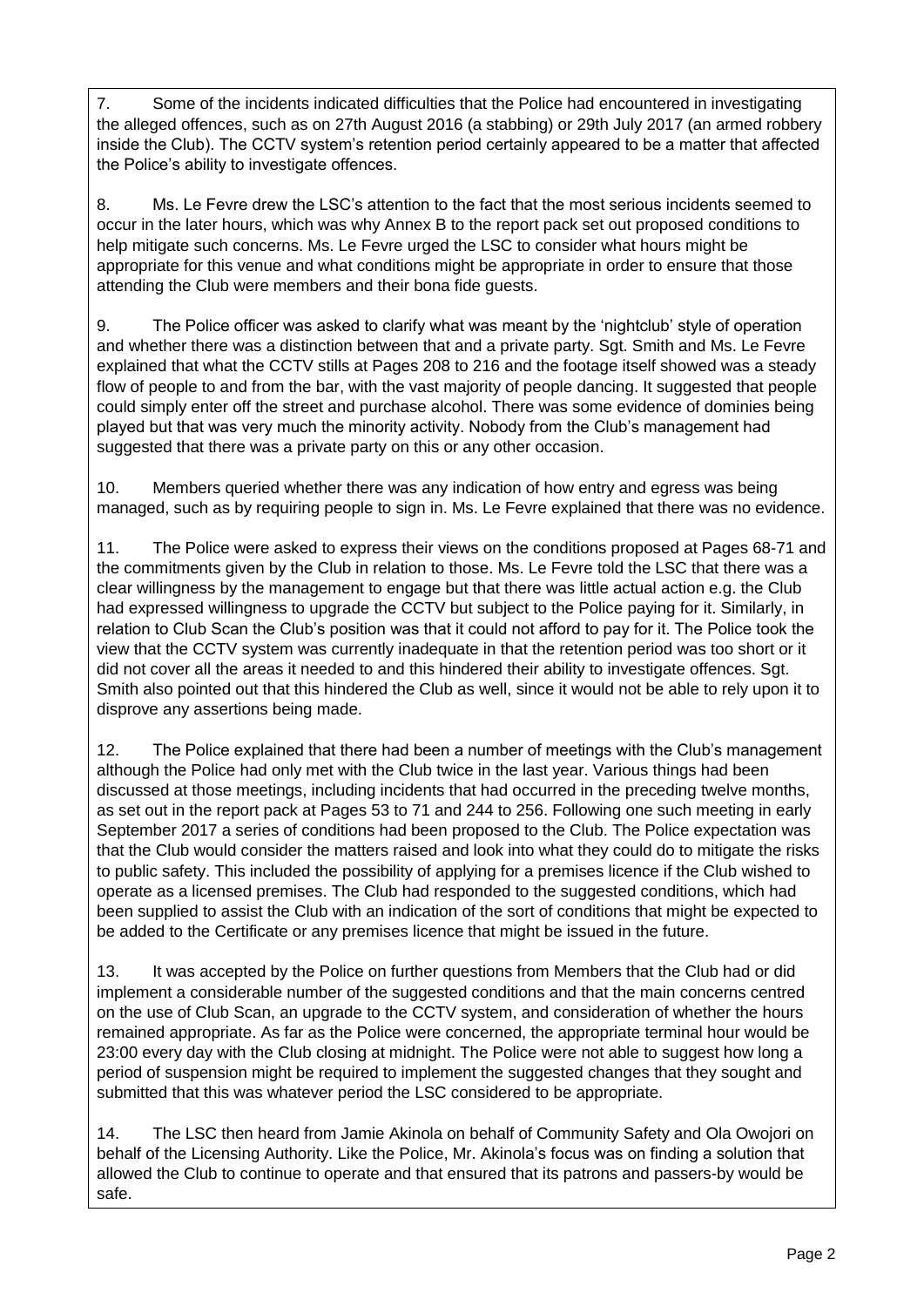15. Mr. Akinola explained that a key concern for him was the hours. When he had met with the Club's board and others on 26th May 2017 he had been told that visiting teams tended to arrive by 20:00 hours or 21:00 hours. If that was so, he saw no reason why the Club could not restrict entry from midnight, which would ensure that non-members could not gain entry.

16. The other main concern for him was ensuring that there were clear processes in place that would allow the authorities to differentiate between the members and guests and the general public. The conditions proposed by the Police would, in his opinion, change the activity taking place at the Club, perhaps make it less akin to a nightclub, and would reduce the risks to the public.

17. Mr. Owojori echoed these views and informed the LSC that the incidents complained of should not be taking place anywhere and that the review should be seen as a last resort to achieve compliance and not because the authorities wanted the certificate to be withdrawn.

18. There was some discussion between Members and Mr. Akinola regarding the arrangements for controlling the entry of members and guests. Mr. Akinola said that there might have been too much focus on the use of Club Scan and CCTV but that by 26th May 2017 it was made very clear that only members and guests should be entering the Club. He understood that the Club had trialled a policy of no entry or re-entry after midnight for two or three weeks but had decided it was not financially viable to continue this.

19. Mr. Akinola accepted that the incidents relating to crime and disorder referred to in the Police reports had not been caused by members of the Club and that in several instances staff at the Club had reported the incidents. Notwithstanding that, however, measures needed to be put into place to prevent such incidents from occurring.

20. The LSC then heard from Dr. Mohammed Hashi, Chair of the Club. He expressed concern that the LSC had been misled by the various reports exhibited by the Police in support of the review. He drew the LSC's attention to the fact that Sgt. Smith's application referred to the Club operating well as a dominoes club but struggling later in the evenings (Page 41) but that this appeared to contradict what he had said in an email on 1st June 2017 (Page 254), in which a list of incidents was provided without any judgment on whether they are the fault of the Club.

21. The incident of 29th July 2016 was disputed. Dr. Hashi said the Club was closed at this time and that the application and the CRIS report were at odds with each other. In relation to the stabbing on 27th August 2016 it was not possible to ascertain where that had occurred. Dr. Hashi told Members that all the incidents in the report pack, except for one, were disputed. In some cases he asserted that an incident had not occurred. In others, he disputed the factual elements or sought to challenge the quality of the information." The accepted incident was the stabbing and Dr. Hashi stressed his opinion that it was taken out of context.

22. Dr. Hashi expressed concerns about what he considered to be a lack of communication with the Police. He had met Sgt. Smith only once and the review application had been put in just three weeks after the Club had met with Cllr. Seedat. He submitted that the application was extremely premature and that they had been making headway in dealing with these issues.

23. In relation to some of the items found, such as the knife and the replica firearm, Dr. Hashi explained that the Club operated a youth club on Wednesdays. He considered it more likely that items were placed there by members of the youth club than that they were placed there by members of the dominos club.

24. Dr. Hashi accepted that two patrons had been found in possession of cannabis on 2nd September but asserted that blame could not be attached to the Club given that one person had had it secreted in his underwear.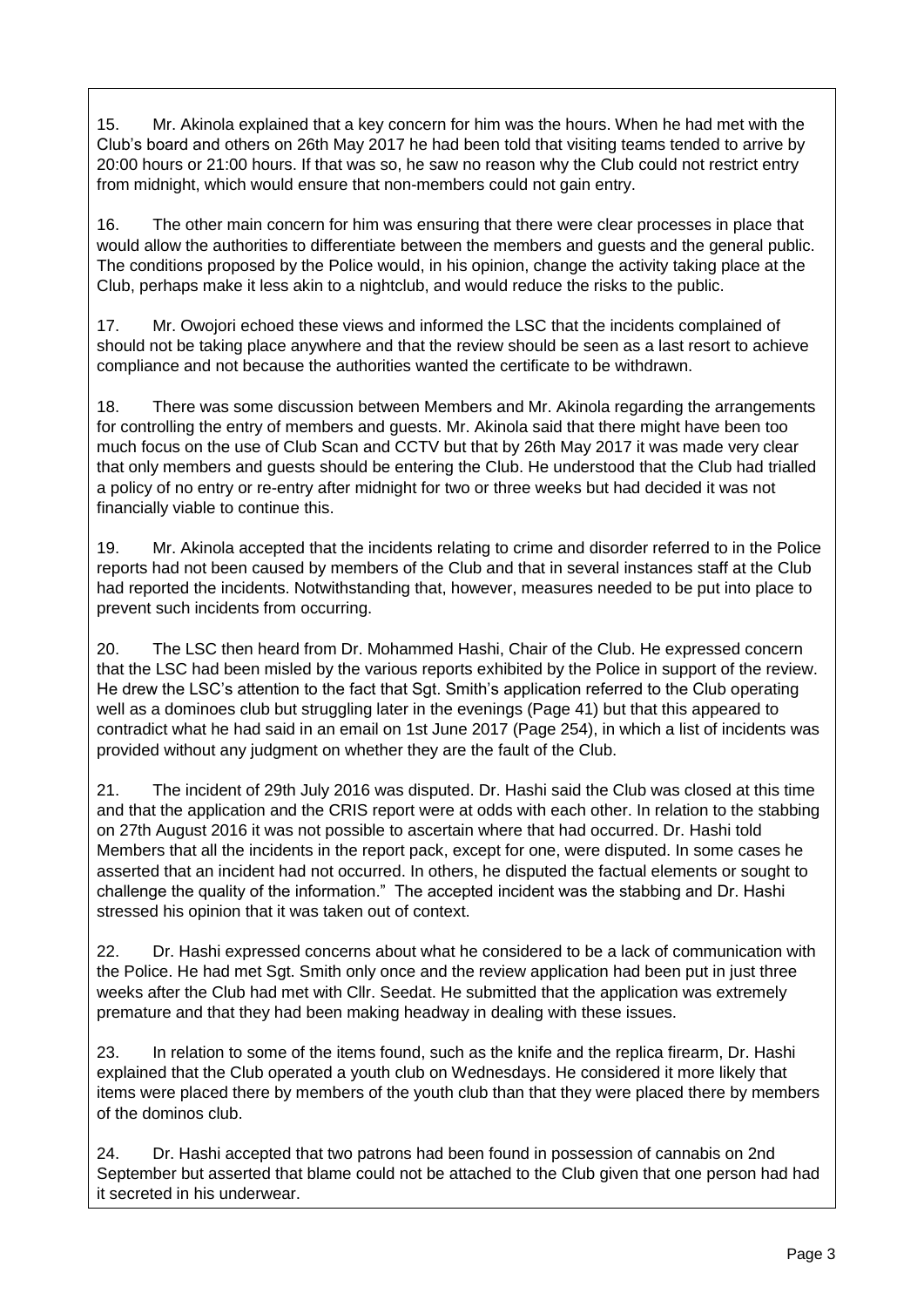25. Dr. Hashi told the LSC that since the end of May 2017 they had implemented all but five of the conditions that had been proposed by Mr. Akinola (the LSC notes that these were in fact proposed by PC Lance Edmondson) and that they continued to make progress.

26. Members discussed the issue of restricting entry after certain times. Dr. Hashi asserted that due to the layout of the Club a condition prohibiting entry or re-entry after certain times created a health and safety risk. He told Members that the majority of the Club's income was generated between midnight and 02:00 hours and if that changed the financial viability of the Club would be threatened.

27. Members also discussed security and the signing-in arrangements. The LSC was told that there were two SIA staff inside the front door. If three were on duty there would be one roaming; if five on duty then two would be roaming, one would be outside and the other two would be inside the front door. He confirmed that there was a signing-in book. He told the LSC that it was not "completely practicable" and that they were in the process of perfecting it. The LSC understood Dr. Hashi to mean that it was not being used regularly and that the Club was looking to address this. Members were allowed to sign in two guests and Dr. Hashi explained that they were looking at new ideas to address this. When asked what was in place to prevent a member of the public simply walking in off the street Dr. Hashi said that there was the signing-in book and long-standing members at the front door. It was one of those issues that they were trying to tackle but they did not really know how. Dr. Hashi did accept that if required to have all persons signed in by midnight and no new entries after that time it could be achieved.

28. Dr. Hashi's attention was drawn to the CCTV stills at Pages 208-216, which appeared to show that the Club was still operating after its permitted hours. He told the LSC that he had viewed the CCTV, that no alcohol had been sold and there had been no music being played. He maintained that the Club had been closed. He also criticised the Police for not bringing that to the Club's attention, a point he had also made in relation to some of the other incidents.

29. There was some discussion as to how long it would take to put measures in place such as upgrading the CCTV and operating some kind of membership scanning system. Dr. Hashi's answer suggested that this had not been considered in particular detail and he suggested that it would take eight to twelve weeks to come back with an answer to this.

30. One final point arose, which related to the CCTV and the time stamps. Dr. Hashi drew the LSC's attention to the fact that in March 2017 (Page 144) the CCTV was thirty minutes or so fast. In June 2017 it was about thirty minutes slow (Page 175). Dr. Hashi maintained that the time stamp was fast and not slow.

31. This application engages the licensing objectives of the prevention of crime and disorder and public safety. Although public nuisance was alleged in one of the calls to the Police there was no other evidence to suggest that public nuisance was a matter of real concern.

32. As far as the overall credibility of the evidence was concerned the LSC was satisfied that the Police evidence on the whole stood up to scrutiny. While there might well be inconsistencies within some of the reports but such inconsistencies as there might have been were not sufficient to justify the LSC discounting them in their entirety. The LSC understood that the reports detailed the progress of an investigation and so accepts that things within the reports may change as the investigation progresses. It is outside the scope of the LSC's remit to judge the guilt or innocence of any individual but rather it has to consider the credibility and appropriate weight to give to the evidence before it within the context of the promotion of the licensing regime, here crime and disorder and public safety. Doing so does not mean that the LSC blames or holds responsible the Club for any incidents themselves but rather that sufficient measures are not in place to ensure that either they do not occur at all or the impact of such incidents is minimised in the event that they do occur.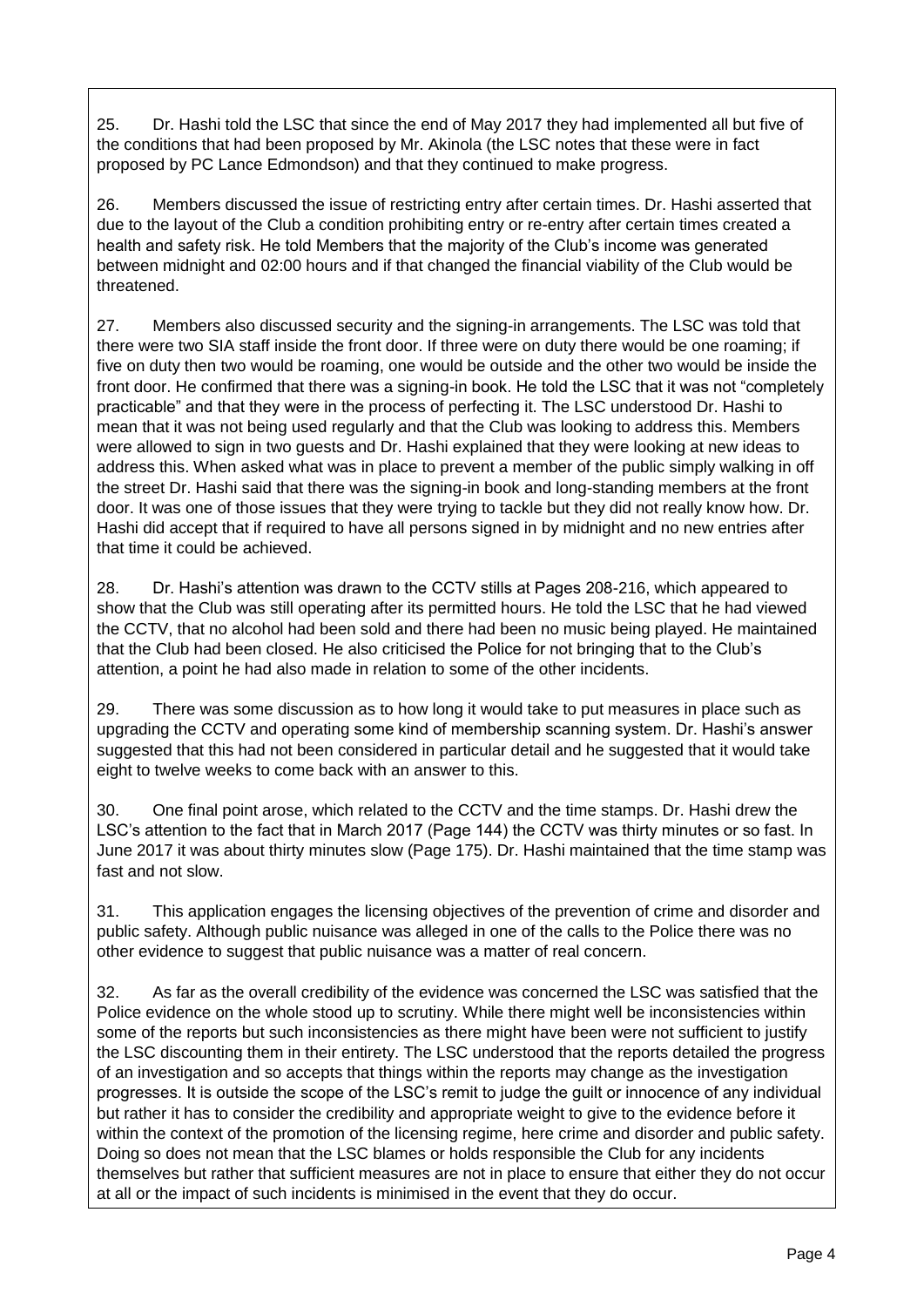33. The LSC understood the concerns of the responsible authorities in terms of the manner of operation of the Club and specifically in relation to the monitoring and management of entry by members and guests. [It accepted that the Club gave the impression of operating, at least part of the time, as a nightclub.] The Club's failure to keep track of who was in the Club at any given time did not give the LSC confidence that only members and their guests, as permitted by the CPC, were entering and using the club to drink and socialise. It might be the case that the general public were not permitted entry; it [might be the case that they were. What is clear is that the Club did not put before the LSC any evidence to refute the responsible authorities' evidence.

34. The LSC heard and accepts that the Club carries on a number of charitable activities and accepts that the board are willing to engage with the responsible authorities. Nonetheless, the LSC was concerned by the apparent lack of control in certain respects as set out above. Incidents such as finding a knife and replica firearm on the premises, irrespective of how they got there, suggest that there is an increased likelihood of scenarios taking place that could put the safety of individuals who attend the Club at risk. The LSC notes that in response to these incidents the Club took action and closed off the upstairs area on Wednesday evenings as there was a possibility that the instruments were left there by individuals who attended a youth group held on that day. The point is the Club did not know if it was individuals from the youth group or not and, without casting blame on the Club itself, the LSC is faced with a serious issue of instruments that could be used as weapons being discovered at a premises where licensable activity takes place at various times during any given day. In addition, there was evidence that a patron had attended the Club with several packages of cannabis in his underwear. It is entirely logical to infer that he was in possession with intent to supply and to do so within the Club.

35. The LSC accepted the evidence that the Club was sometimes open beyond the hours permitted in the CPC. The LSC took note of the fact that during a meeting between the responsible authorities and representatives of the Club's management agreement had been reached that about restricting entry and re-entry after midnight. This measure was put into place for three weeks and then abandoned with no alternative put into place. Dr. Hashi suggested that the layout of the Club meant that this posed a health and safety risk but also commented that it would affect the financial viability of the Club. It was not clear to the LSC how such a restriction posed a health and safety risk and the LSC is aware of a number of other premises subject to such a condition that have no problem complying with it. It was also not clear how it could impact on the financial viability of the Club; it was not suggested that its members and guests tended to arrive between midnight and 02:00 hours. It was suggested by Dr. Hashi that it would affect the Club's ability to host visiting teams because visiting teams had experienced difficulty adjusting to it, which affected the Club's reputation. However, the LSC did not consider that this was a sufficient reason to not impose the condition and that visiting teams would need to accept that this was a condition of the Certificate.

36. The LSC was concerned about the responsible authorities' evidence in relation to the CCTV system. There was no disagreement from any of the parties that the system was unable to retain data for a reasonable period of time, which the Police explained could impact upon their investigations. The LSC is aware that the standard position is a system that permits data to be preserved for up to 31 days. As such, the current system is clearly not fit for purpose. On that issue the LSC considered the issue of whether or not the CCTV's clock was [fast or slow. It noted that 17th March 2017 was prior to the clocks going forward. The CRIS report noted that it was some thirty minutes fast. If the CCTV was thirty minutes fast prior to the clocks going forward it would be thirty minutes slow after that point. This assumes that the system does not update automatically for daylight saving and was not updated manually. Dr. Hashi asserted that it always ran fast. However, the CRIS report for 29th June indicates otherwise and, if the CCTV had been updated, one would have expected this report to also refer to the clock running fast rather than slow. The fact is that the situation is not satisfactory and can clearly give rise to the inability to assess whether certain incidents of crime and disorder have occurred or not. Promotion of the licensing objectives requires a CCTV system that is fit for purpose to be in place.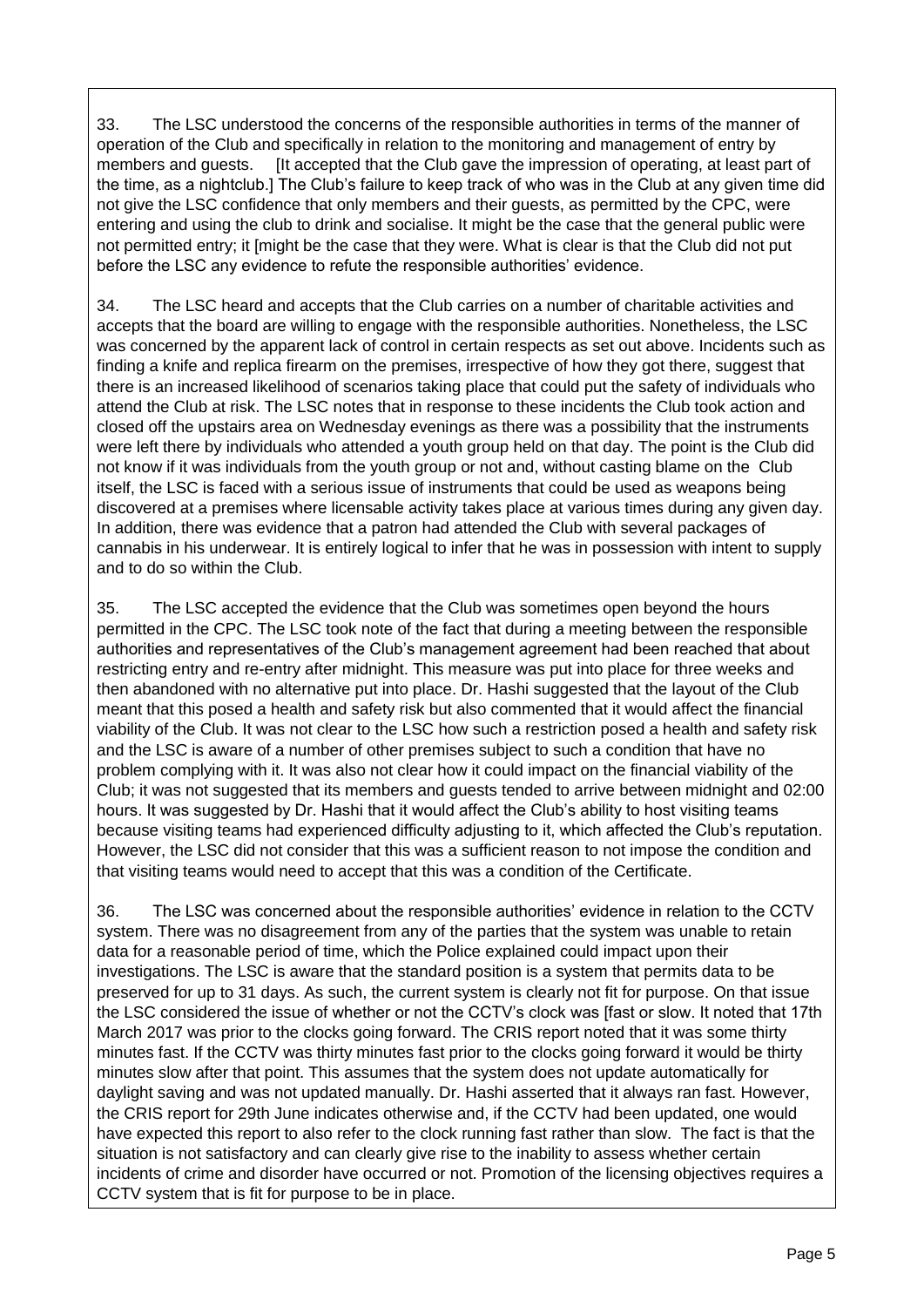37. The LSC also notes that based on the assessment at paragraph 36 it is likely that the stills at pages 208 through to 216 were in fact likely to be showing a timestamp that was thirty minutes slow. This would mean that the Club in actual fact was open half an hour later than the time stamps reflected which was some hour and fifteen minutes beyond the time permitted in the CPC.

38. Based on the evidence before the LSC, it is clear that there had been a long period of engagement with the Club and the responsible authorities over a period of at least one year. During this time some progress had been made but not enough to assuage the concerns the responsible authorities had raised with the Club during this time. The LSC considered it appropriate for the authorities to take some action as, based on the incidents that had occurred during the last twelve months. There was a real risk that something more serious could occur putting individuals who attend the Club and those who work there at risk. In the event that no action, was taken it is likely the authorities would be criticised for not acting swiftly enough. It had also been suggested that some of the incidents had not been drawn to the attention of the Club. However, the LSC considers that the management of a well-run premises should be aware of what is taking place within it and need not wait for incidents to be drawn to their attention.

39. The LSC has carefully considered the available options. Taking no action is not an option. The issues arising on this review are serious, involving a real risk to members and guests and to other individuals in the vicinity. The safety of those persons is of paramount importance.

40. It was not suggested by any party that this was a case where the LSC should consider withdrawing the Certificate. Whilst it would be open to the LSC to do so the LSC does not consider that this would be appropriate or proportionate in the circumstances.

41. The Statutory Guidance, at paragraph 11.20, reminds the LSC that:

"In deciding which of these powers to invoke, it is expected that licensing authorities should so far as possible seek to establish the cause or causes of the concerns that the representations identify. The remedial action taken should generally be directed at these causes and should always be no more than an appropriate and proportionate response to address the causes of concern that instigated the review."

42. Suspension of the licence would clearly be open to the LSC and this can be particularly effective when combined with other measures, such as the imposition of conditions, particularly when those conditions might require substantial training or changes in management. However, having carefully considered all the options open to it the LSC is satisfied that the licensing objectives can be adequately promoted by the imposition of conditions and by some modifications to the opening hours. In making this decision the LSC has considered the financial impact of this decision on the Club, as it is required to do by paragraph 11.23 of the Statutory Guidance and the dicta of Toulson J in the Court of Appeal in the Hope and Glory case. However, whilst financial hardship is a factor to be weighed in the balance, the LSC must ultimately make a decision that will be appropriate and proportionate and ensure the promotion of the licensing objectives.

43. The LSC considers that amending the opening hours at the weekends will strike the appropriate balance between the Club's financial viability and the promotion of the licensing objectives. The Club is to be closed at 02:30 hours on Friday and Saturday and 02:00 hours on Sunday. For the avoidance of doubt, the permitted hours for qualifying club activity remain unchanged.

44. The LSC is also satisfied that imposing conditions on the Certificate will suffice to promote the licensing objectives. Some of the conditions suggested by the police related to issues that were not engaged by the review e.g. under-age sales. Where that was the case, the LSC did not consider that its discretion was engaged. The LSC is satisfied that all the conditions below can be achieved with a minimum of difficulty or financial outlay on the part of the Club.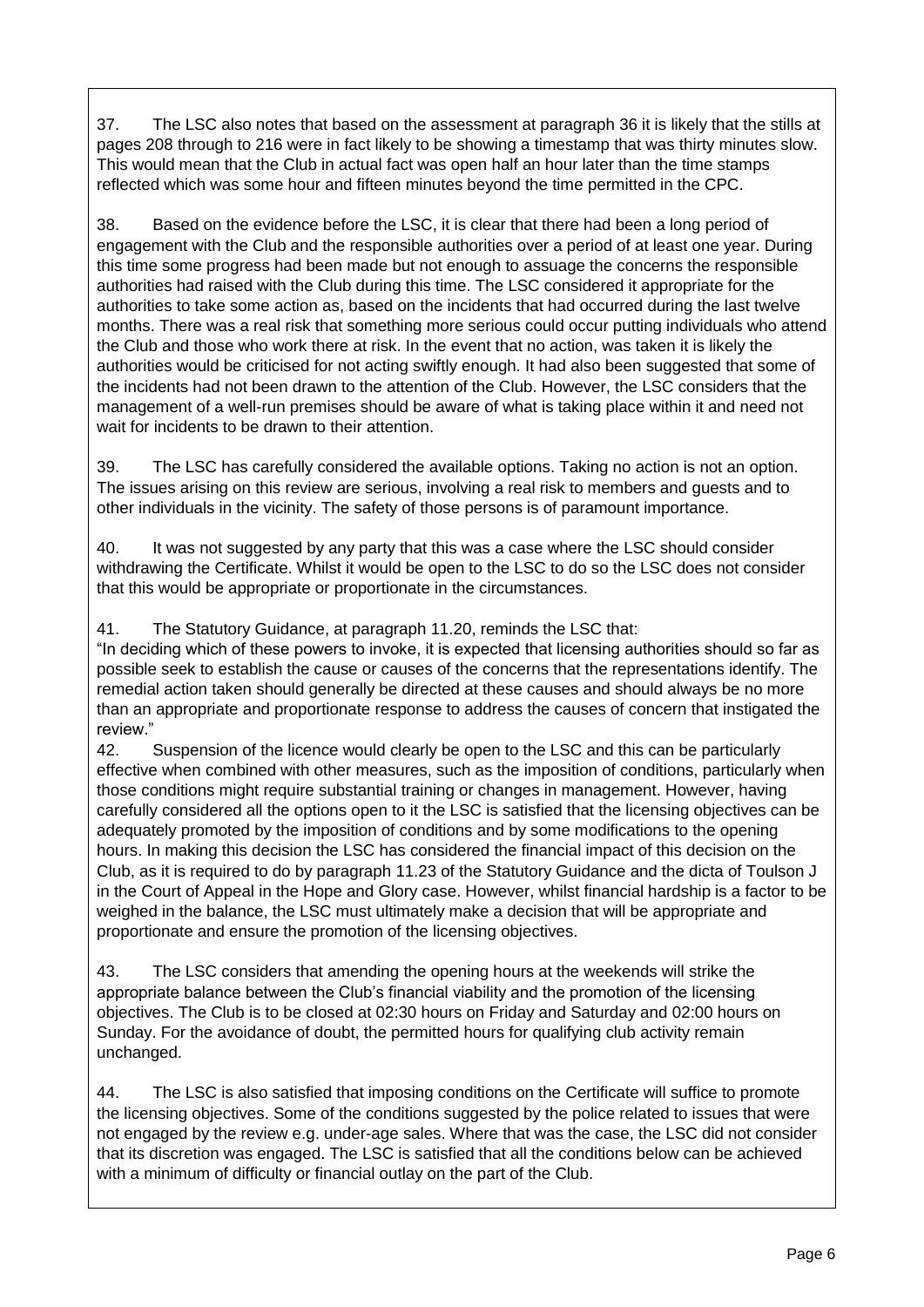45. In relation to the CCTV and membership scanning requirements the LSC has taken an exceptional step and required those systems to be in place by 31st March 2018 rather than immediately. The Club has been on notice for some time that these would be needed to help address the concerns raised. This requirement recognises that there is a CCTV system in place, albeit one in need of modernisation and that the Club may need some time to finance that. Similarly, with the membership scanning system, it allows the Club time to finance it. Some of the concerns, particularly those relating to not knowing who is on the premises at any given time, can be addressed in the short-term by the imposition of a condition requiring proper signing-in records to be kept and for membership cards to be shown on entry. The LSC considered that these were basic recordkeeping functions that would be expected of any club, whether or not it was authorised under the Licensing Act 2003. In reaching this part of the decision the LSC also reminded itself that the Club would be free to seek to vary this condition in the future if, for example, more time was needed to arrange the financing or if circumstances changed so that the condition was no longer appropriate. When the Club is has installed an electronic membership and scanning system then it may be that conditions 23 and 24 below can be removed or amended by way of an application to vary the **Certificate** 

46. The following conditions are to be imposed on the Certificate:

### **CONDITIONS**

1. Patrons shall be requested not to loiter outside the premises and to leave the premises quietly. Notices to this effect must be prominently displayed at the entrances and exits of the premises.

2. There shall be no entry or re-entry to the premises after midnight save for smokers who shall be permitted to smoke in a clearly defined smoking area with no more than 10 persons allowed at any time.

3. By not later than 31st March 2018 digital CCTV and appropriate recording equipment is to be installed in accordance with Home Office Guidelines relating to UK Police Requirements for Digital CCTV System, operated and maintained throughout the premises internally and externally to cover all public areas, including the entrance to the premises and shall as a minimum cover the counter and the entrances and exits. The system shall be on and recording at all times that qualifying club activity is taking place.

4. The CCTV cameras and recording equipment must be of sufficient quality to work in all lighting levels inside the premises at all times.

5. CCTV footage shall be retained for a minimum of 31 days.

N.B. Conditions 4 and 5 are to take effect when the system is upgraded in accordance with condition 3 above.

6. The management will give full and immediate cooperation and technical assistance to the police in the event that CCTV footage is required for the prevention and detection of suspected or alleged crime.

7. The CCTV images will record and display dates and times and these times will be checked at least every six months to ensure their accuracy. These checks are to be kept in a log which is to be retained on the premises for not less than twelve months and produced to the police or authorised officers of the local authority upon request.

8. Subject to data protection guidance and legislation the management of the premises will ensure that key staff are fully trained in the operation of the CCTV system and will be able to download footage onto a disc, USB stick or other removable media for the police or responsible authorities without delay and without charge.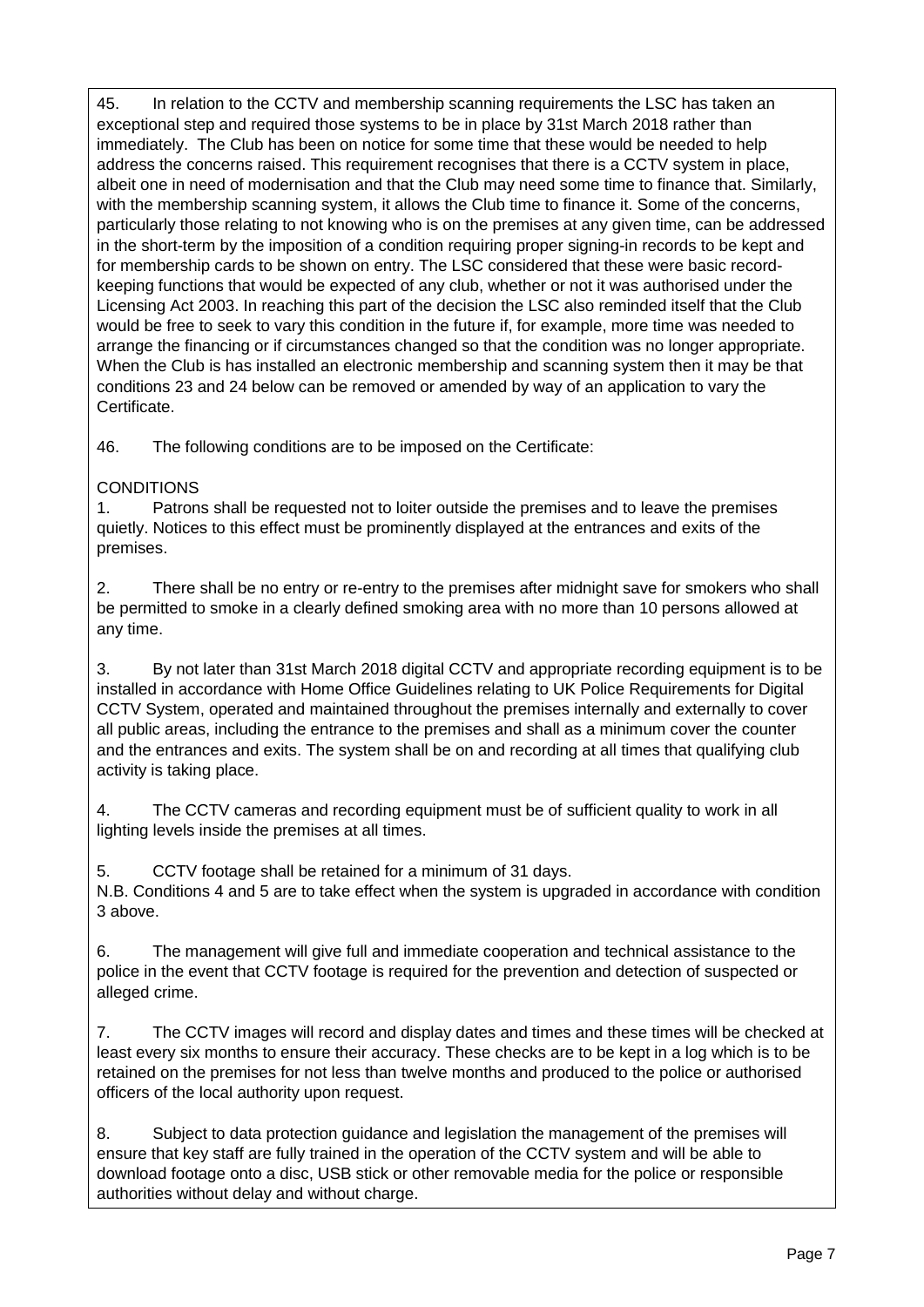9. Any breakdown or system failure is to be reported within 24 hours and remedied as soon as practicable. The failures are to be recorded in a log. Receipts, invoices or any other documentation with regard to repair or replacement of the CCTV system, including the breakdown log, shall be kept on the premises for not less than twelve months and produced to the police or authorised officers of the local authority upon request.

10. All patrons will be searched prior to entry when door supervisors are on duty.

11. All SIA door supervisor sign-in sheets are to be kept on site for not less than twelve months and to be produced to the police or authorised officers of the local authority upon request. 12. Anti-drugs notices will be displayed at the entrances, smoking area and in the toilets. These shall be of A4 size and situated at eye level.

13. A lockable safe shall remain in a secure lockable room and drug seizures are to be deposited in the safe. A drug seizure log will be completed each time by the SIA door supervisor. Each time that a collection is made by the police the log shall be signed by a member of the Club's board or a door supervisor and by the police.

14. The premises shall contact the police when a drugs seizure has been made.

15. All door supervisors shall have a metal detecting hand wand to assist with searches.

16. Any events that are not in-house (outside promoters, etc.) or where the venue is hired out require the competition of a risk assessment (Form 696 or any other form produced for that purpose) shall be completed and sent to Central Police Licensing (SCD9) electronically and to Lambeth Police Licensing not less than 28 days before the date of the event.

17. On Thursday to Sundays whenever qualifying club activities are being carried on a minimum of two SISA door supervisors shall be employed from 23:00 hours until thirty minutes after closing. At least one SIA door supervisor must be stationed on the front door at all times.

18. A personal licence holder shall be on the premises at all times that qualifying club activities are being carried on.

19. The premises will attend any police licensing forums or meetings upon having been given sufficient notice.

20. The premises will join the Business Crime Reduction Partnership (BCRP) for the duration of the club premises certificate.

21. The opening hours stated in this certificate shall apply as a condition. The premises are to be closed to the public by the stated closing time and all patrons are to have left the premises by that time.

22. At all times that qualifying club activities are being carried on all members and guests are to be required to sign in and out upon entry and egress. The log must contain, at a minimum: the person's name; whether they are a member or guest; if a member their membership number or other internal club identifier; if a guest the member permitting them entry or, where appropriate, details of their associate member status including the recognised club to which they belong; the time of entry; the time of exit. These logs are to be kept on the premises for not less than twelve months and made available upon request to the police or authorised officers of the local authority. The signing-in book is to be kept at the entrance to the premises.